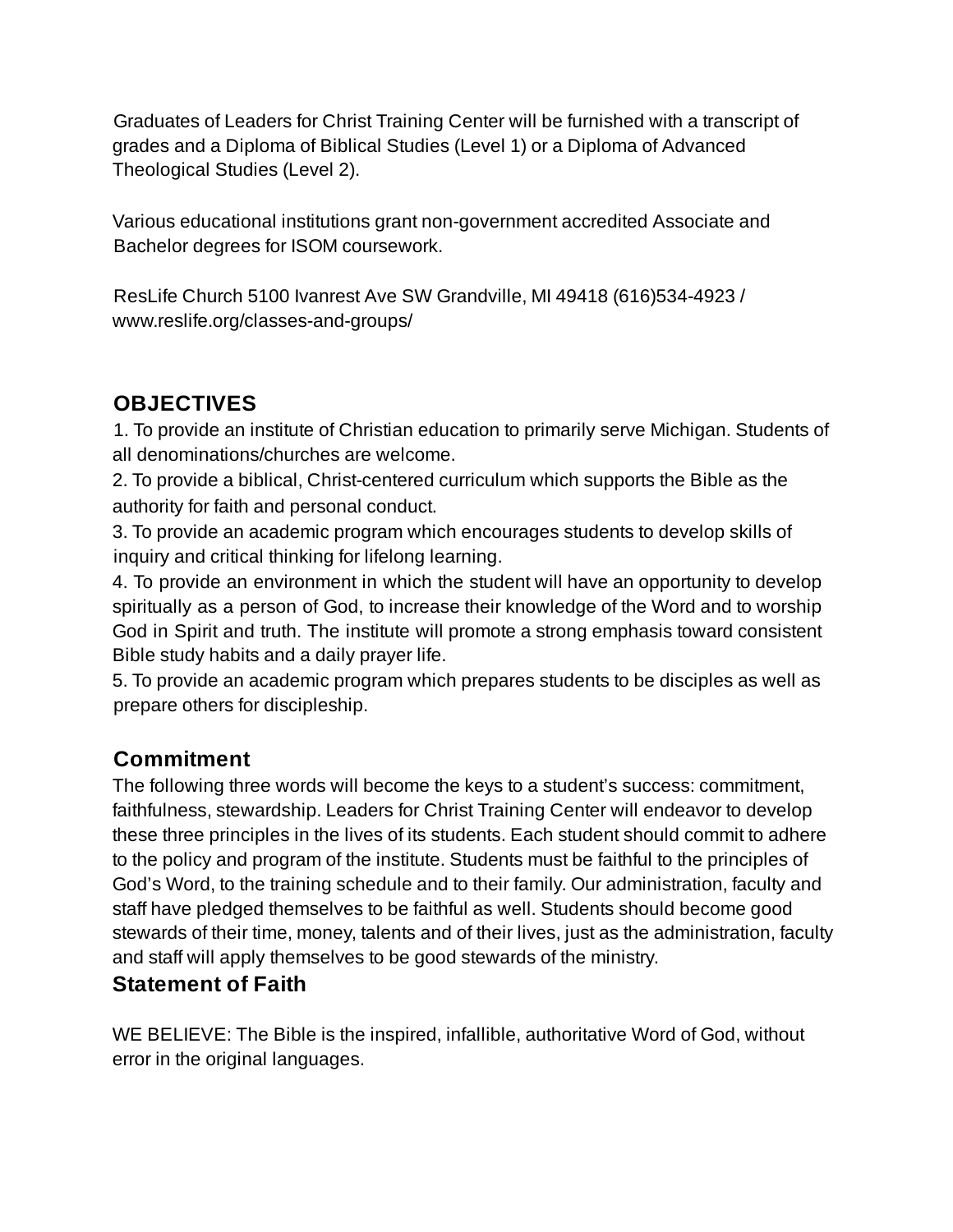The one true God manifests Himself in three persons – Father, Son and Holy Spirit.

We believe in the deity of Jesus Christ, His virgin birth, His sinless life, His miracles, His vicarious and atoning death, His bodily resurrection, His complete conquest over the powers of satan, His ascension to the right hand of the Father and His imminent return in like manner as He went away.

The Church consists of all who truly believe in Jesus Christ and in His atoning death and trust in Him as their personal Lord and Savior.

Regeneration by the Holy Spirit is essential for the salvation of lost men, and this salvation is wholly of grace through faith.

We believe in the present ministry of the Holy Spirit by whose indwelling Christians are enabled to live Godly lives.

We believe that healing was provided for the spirit, soul and body in the atonement of Jesus Christ.

We believe that all of the gifts of the Holy Spirit in I Corinthians 12 are available and operational in the body of Christ today.

We believe in the ordinance of Baptism in water (by immersion) in the name of the Father, Son and Holy Spirit. We do all this in the name of Jesus Christ. We also believe in the ordinance of Holy Communion.

We believe in the resurrection of both the saved and the lost; they that are saved unto eternal life; they that are lost unto eternal damnation.

We believe in the spiritual unity of all who believe in our Lord, Jesus Christ.

These articles of faith are presented on a basis of unity and not for the purposes of judgement or division.

#### **Statement**

Leaders for Christ Training Center-Grandville is owned and operated by ResLife Church.

## **Administration**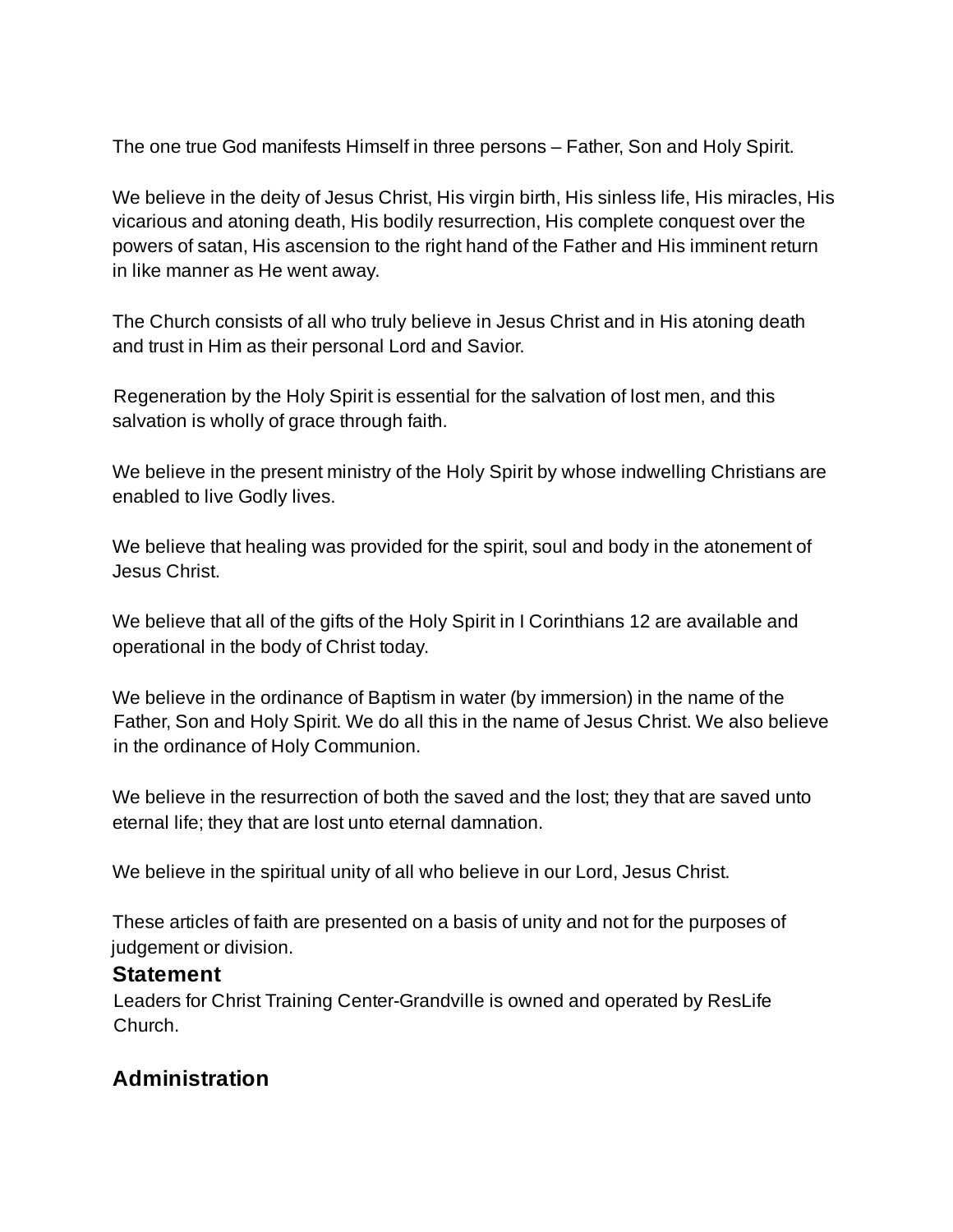Pastor Duane Vander Klok - President Pastor Deb Kirgis - Academic Dean, Dean of Students BJ VanStee - Registrar & Assistant to the Academic Dean

## **Non-Discrimination Policy**

Leaders for Christ Training Center admits students of any race, color, national and ethnic origin to all rights, privileges, programs and activities generally accorded or made available to students at the institute. The institute does not discriminate on the basis of race, color, national, and ethnic origin in administration of its educational policies, admission policies, and other school administered programs.

## **Complaint Policy**

Any complaints against this postsecondary school may be filed with the State of Michigan at https://michigan.gov/documents/lara/LCE-992\_0715\_494884\_7.pdf or by picking up a form at the school's office.

# **Personal Conduct Expectation**

The faculty and administration of the institute expect students to:

- 1. Conduct themselves as exemplary Christians.
- 2. Be punctual for class sessions.
- 3. Dress appropriately for class.

4. A student may be placed on probation for any of the above reasons. Any other infraction while on probation may result in dismissal. If dismissed, students may only reenter upon approval from school officials. Students who are dismissed forfeit all fees and tuition.

# **Attendance policy**

Students are expected to attend all the classes in which they are enrolled and complete 100% of the homework. Students who miss a class will be responsible to view the missed content online. Three tardies equal one absence. Students with more than three unexcused absences will be placed on probation. If another absence occurs while a student is on probation, dismissal may occur. If a student is dismissed, they may only reenter upon approval from school officials. Students who are dismissed forfeit all fees and tuition.

## **Withdrawal / dismissal procedure**

A. Students may withdraw from the school voluntarily at any time. However a student must begin at week 1 if they wish to retake the trimester at a later date. B. Students must obtain a withdrawal form from the LFCTC office. C. Tuition will be forfeited by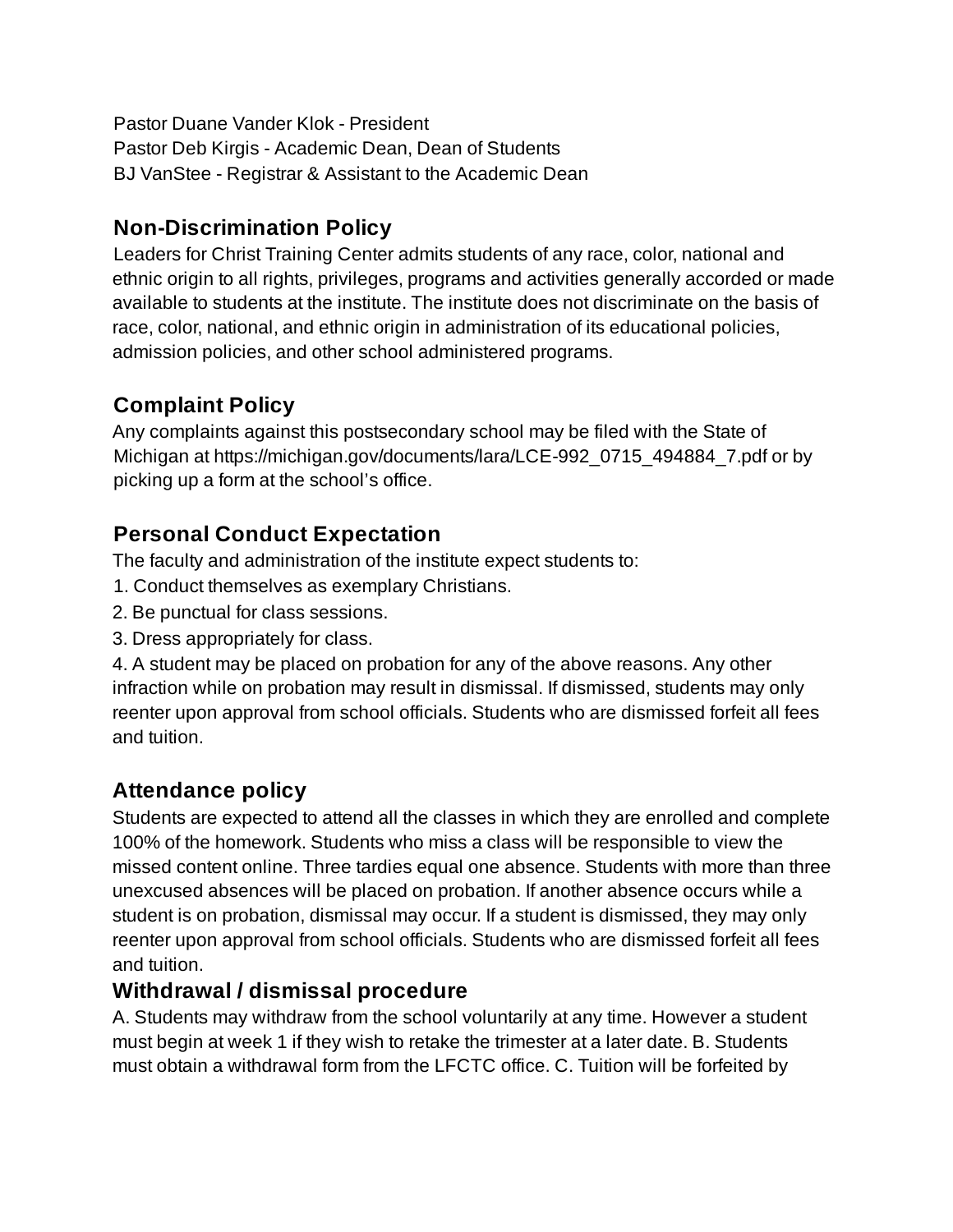students who withdraw after classes begin. D. The Dean of Students reserves the right to dismiss any student who is in violation of school policy.

## **Academic information**

### 1. General Requirements

Application for admission completed and submitted with a \$25 non-refundable application fee. (See application form or page 11 of this catalog for refund policy).

### 2. Transfer of Clock Hours

No credit will be given for previous education or training.

### 3. Graduation Requirements

Student must complete the course of study of 5 trimesters (for either the Level 1 or Level 2) with a passing grade to graduate.

### 4. Diploma

Upon successful completion of course work, Leaders for Christ Training Center graduates will be awarded a Diploma of Biblical Studies (Level 1) or a Diploma of Advanced Theological Studies (Level 2) from LFCTC.

### 5. Transfer and Articulation Agreements

Upon graduation, Leaders for Christ Training Center clock hours are transferable to Vision International University, Christian Leadership University or Covenant Theological Seminary to receive a non- government accredited Associate of Biblical Studies (Level 1) or Bachelor of Theological Studies degree (Level 2).

Grace Christian University in Grand Rapids, MI currently grants 30 credit hours to Level 1 graduates of LFCTC who transfer to attain an accredited Bachelor's Degree.

6. Job Placement Assistance Leaders for Christ Training Center does not have job placement assistance.

7. Licensing Completion of LFCTC does not qualify you for pastoral licensing through ResLife Church.

8. Enrollment Dates

August & December

## **Programs of Study**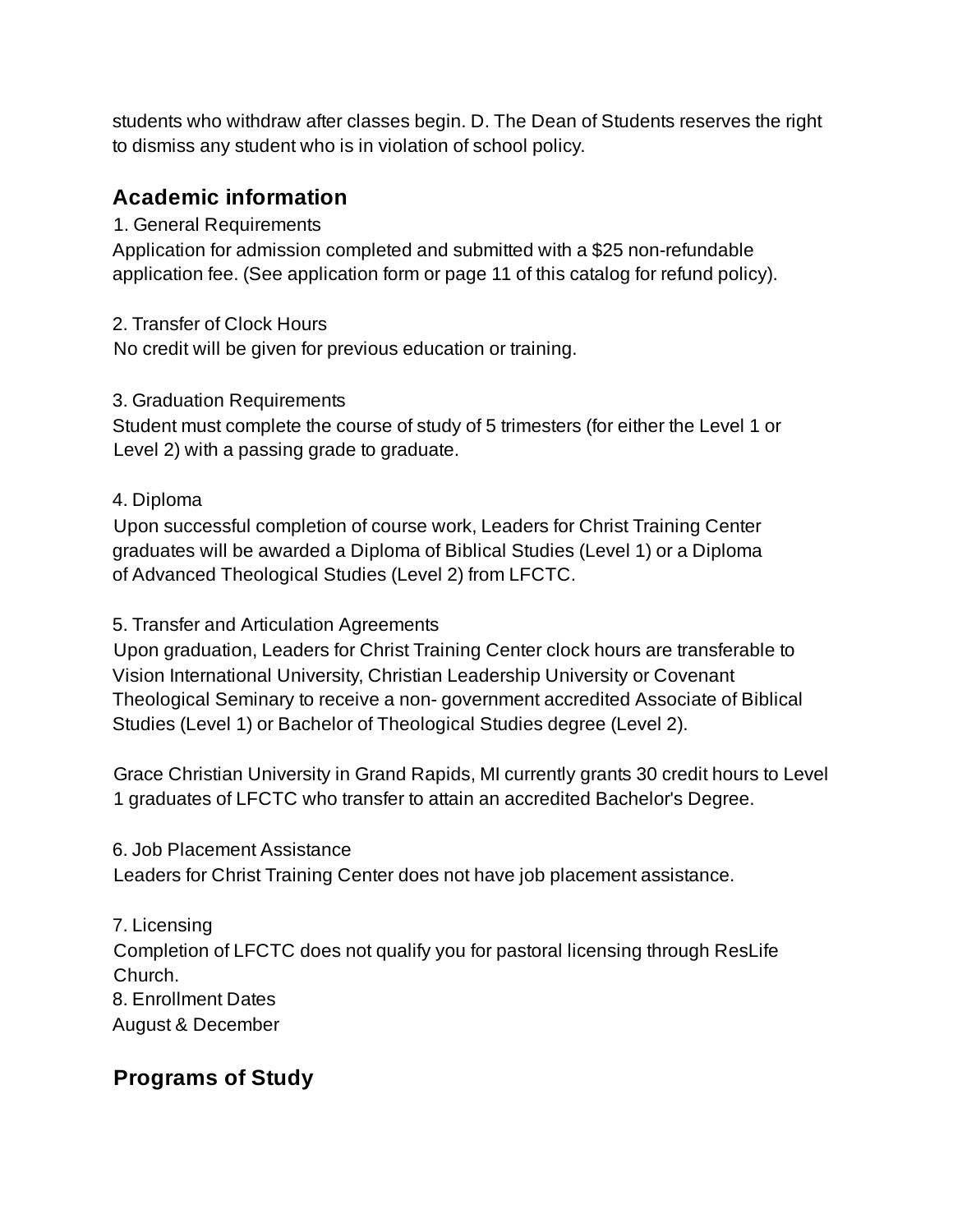1. General Requirements Each program consists of 5 Trimesters of Video Training Approximately 24 clock hours per 12 week Trimester. 120 clock hours are required for graduation from each program.

## **GradingSystem**

Leaders for Christ Training Center Grading Scale - 90% A - range - 80% B - range - 70% C - range - 60% D - range 59% and below Failure

To transfer clock hours for a degree at Level 2 requires a 70% in each individual class.

## **Exam Information**

Each trimester includes a Midterm exam and a Final exam. The dates for these exams will be given at the beginning of each trimester. Students will have one week to retake an exam to improve their grade.

It is the obligation of each student to complete both Midterm and Final exams of each trimester within the time given:

• If the student fails to complete an exam within two weeks of the original date, their final grade will be 0%.

• If the student fails to retake an exam within one week, the original grade becomes the final grade.

# **Financial Information**

Tuition and fees \*Tuition includes class materials.

## **Level 1 Program Trimesters 1 - 5:**

One time non-refundable registration fee for all new students \$25.00 Choose plan 1 or plan 2:

1. Tuition & Study Guide (per each 12 week trimester) \$200.00

2. One payment for all Five Trimesters (10% discount) \$900.00

## **Level 2 Program Trimesters 6 -10:**

Choose plan 1 or plan 2:

- 1. Tuition & Study Guide (per each 12 week trimester) \$200.00
- 2. One payment for all Five Trimesters (10% discount) \$900.00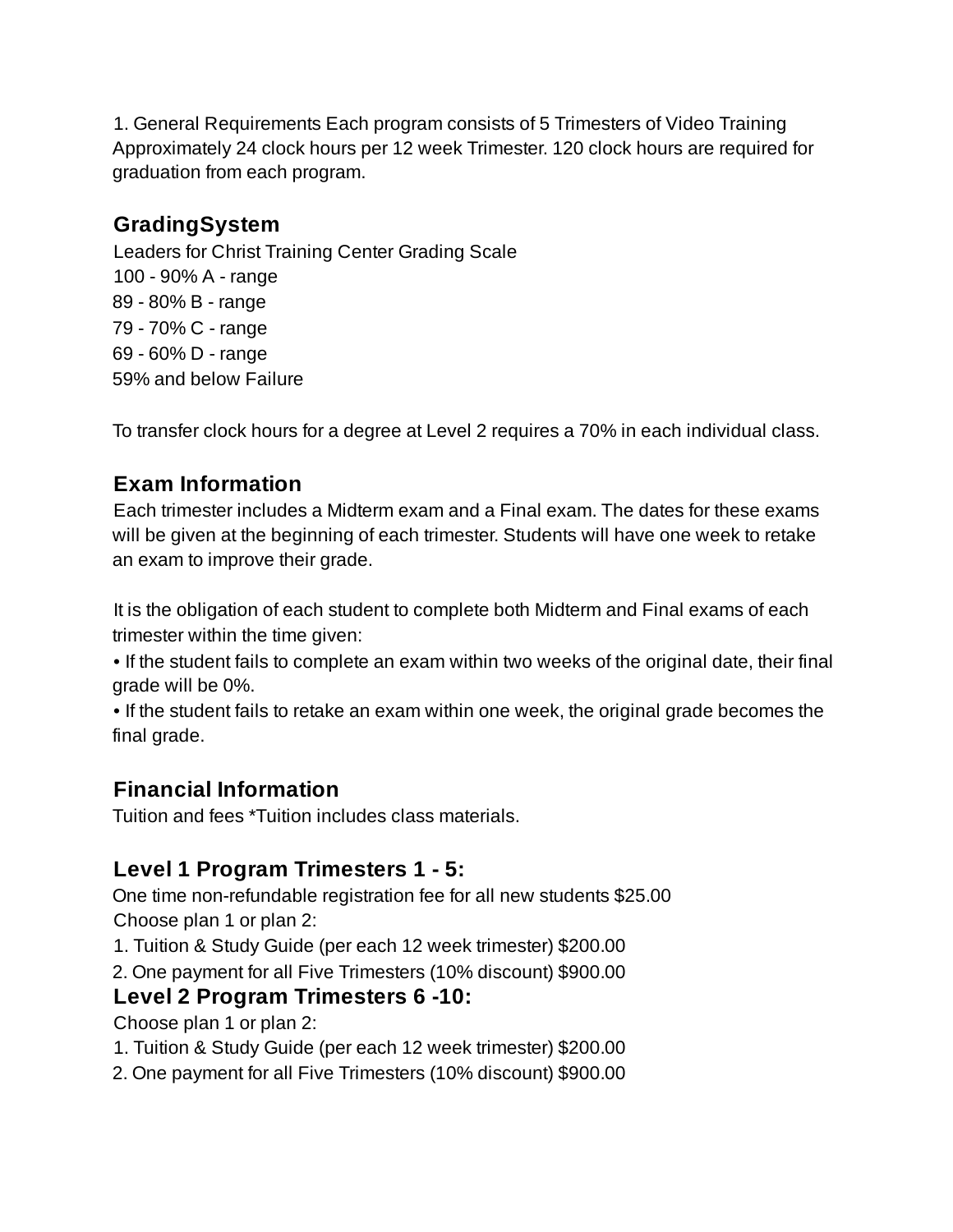(Leaders for Christ Training Center is not recognized by the US Department of Education as an accredited college. For this reason, students are not eligible for Federal Financial Aid such as FAFSA or other college grants.)

## **Payment Policy**

A. Tuition payments must be made payable to ResLife Church

B. No student will be permitted to register for a new class with an outstanding balance. C. There is no provision for accepting Veterans Administration funding at the present time.

# **Refund Policy**

The tuition paid by the applicant shall be refunded if the applicant is rejected by the school before enrollment. Tuition will not be refunded to any student who withdraws after the start of classes or who is dismissed due to misconduct

# **COURSE DESCRIPTIONS Level 1 program Trimesters 1-5**

### **Trimester 1**

FOUNDATIONS OF THE FAITH SUPERNATURAL LIVING NEW TESTAMENT SURVEY PRAISE AND WORSHIP FEAR OF THE LORD

### **Trimester 2**

POWER OF PRAYER MINISTRY OF HELPS OLD TESTAMENT SURVEY ESSENCE OF THE GOSPEL JESUS OUR HEALER TODAY LIVING BY FAITH

> **12 Clock hours** Rev. Bayless Conley Dr. A. L. Gill

Dr. John Amstutz Dr. Lamar Boschman Rev. John Bevere

## **12 Clock hours**

Dr. Dick Eastman Rev. Buddy Bell Rev. Christopher Gornold-Smith Dr. Terry Law Rev. Bayless Conley Rev. Bill Winston

### **Trimester 3**

MOBILIZE TO MULTIPLY CHURCH-BASED TRAINING CONQUERING THE SIN NATURE POWER EVANGELISM THE HEART OF MINISTRY RENEWED LIKE THE EAGLES LEADER'S INTEGRITY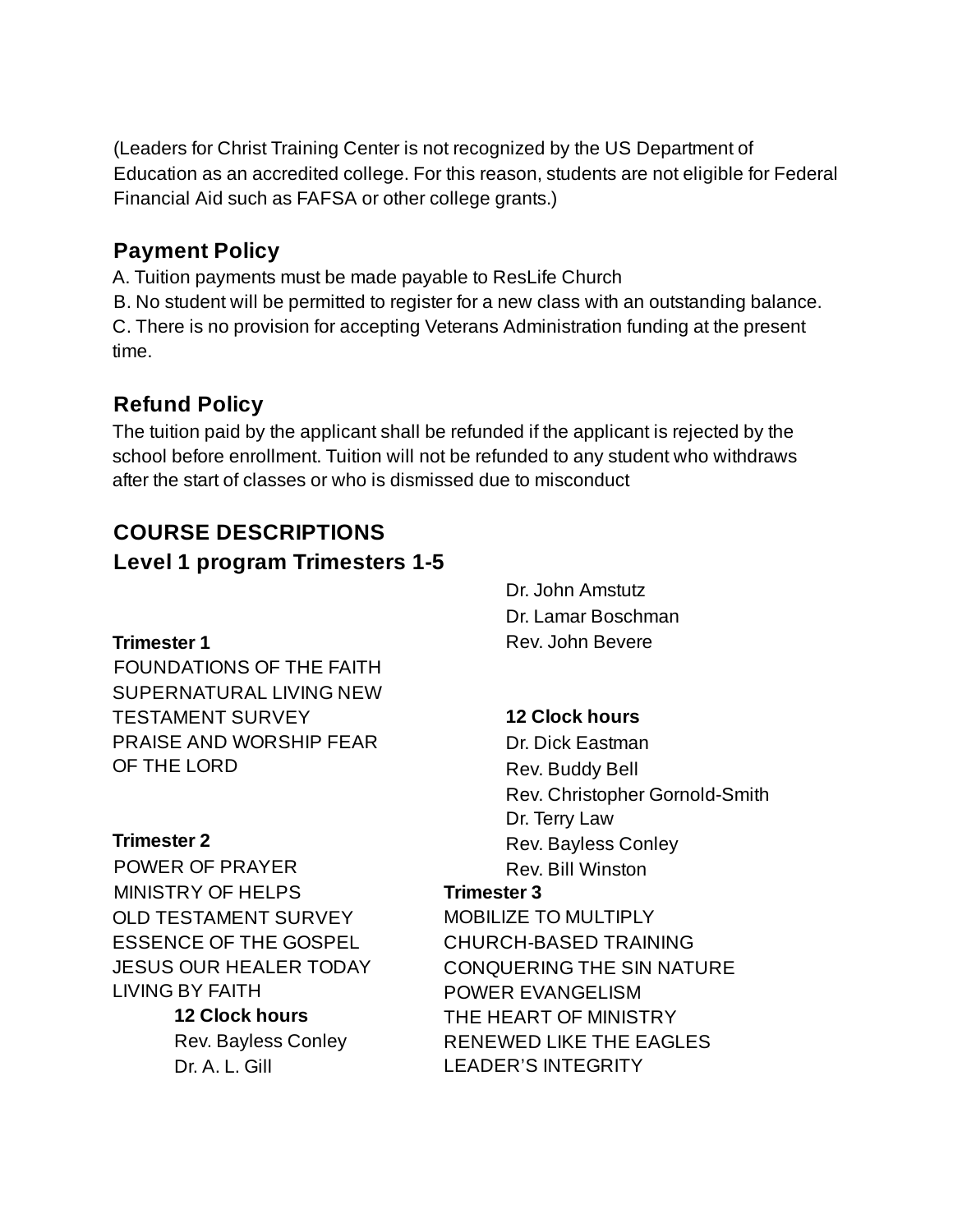| <b>LEADERSHIP VISION</b> | <b>HEARING GOD</b>                                                      |
|--------------------------|-------------------------------------------------------------------------|
| <b>CHURCH PLANTING</b>   | <b>MINISTERING TO YOUTH</b>                                             |
|                          | BEING LED BY THE SPIRIT PROMISE 12 Clock hours Rev. Berin Gilfillan Dr. |
| KEEPER                   | Stan DeKoven Rev. Berin Gilfillan Dr.                                   |
|                          | Reinhard Bonnke John Bevere                                             |
|                          | Dr. John Burns                                                          |
|                          | Dr. Jack Hayford Dr. David Shibley Dr.                                  |
|                          | Jim Feeney                                                              |
|                          |                                                                         |

#### **Trimester 4**

WILDERNESS MENTALITIES DEVELOPING LEADERS RECONCILIATION PERSONAL EVANGELISM SPIRITUAL WARFARE AUTHORITY & FORGIVENESS SPIRITUAL BREAKTHROUGH

**12 Clock hours** Dr. Joyce Meyer Rev. Brian Houston Dr. A.R. Bernard Rev. Ray Comfort Rev. Dean Sherman Rev. John Bevere Dr. Marilyn Hickey

Rev. Bayless Conley Dr. Ed Cole

#### **Trimester 5**

CHRIST CONNECTION LIVING TO GIVE BIBLICAL ELDERSHIP REACHING A NEW GENERATION **COURSE DESCRIPTIONS Level**

**12 Clock hours** Dr. T. L. Osborn Rev. Wayne Meyers Rev. Dick Benjamin Rev. Willie George Rev. Mark Virkler Rev. Blaine Bartel

### **2 program Trimesters 6-10**

#### **Trimester 6: Maturity**

THE SEVEN MOUNTAIN STRATEGY NAVIGATING BETRAYAL LEADERSHIP PRINCIPLES CONFRONTING LIFE'S ISSUES SEXUAL WHOLENESS AND HEALING THE MARRIAGE TRINITY THE BLESSED LIFE CLEANSING STREAM

#### **Trimester 7: WOW Essentials**

BECOME A MINISTER GENERATIONAL BLESSINGS RISING TO YOUR POTENTIAL DIVINE HEALING OVERCOMING DISAPPOINTMENT THE ESTHER MESSAGE MINISTRY OF THE HOLY SPIRIT GOD'S PLAN FOR YOUR FAMILY DIFFICULTIES IN LEADERSHIP THE NINE PRINCIPLES OF WAR OVERCOMING GRIEF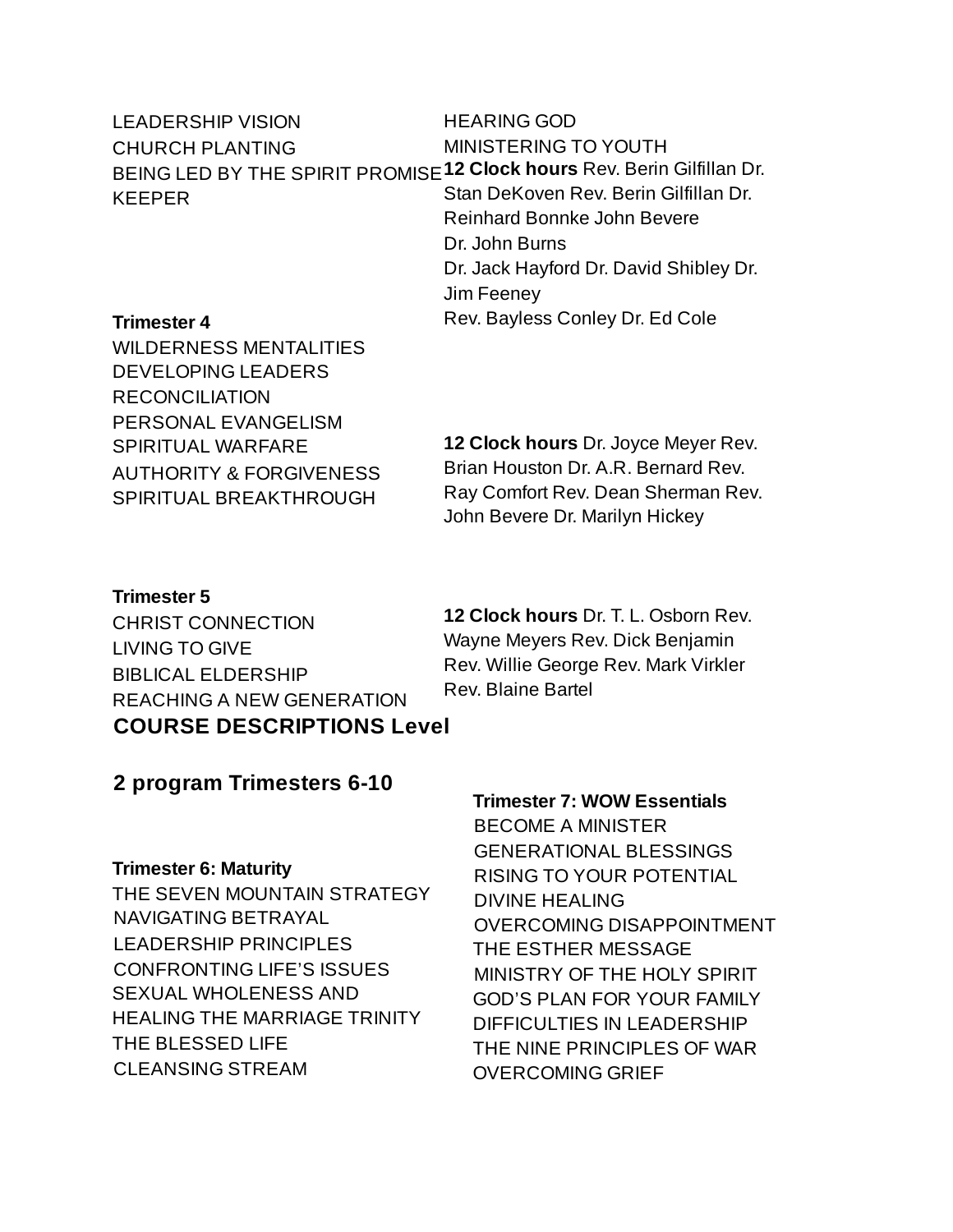#### MIRACLES WORSHIP

#### **12 Clock hours**

Dr. Lance Wallnau Dr. David Sumrall Rev. Phil Pringle Deborah Smith-Pegues Dr. Doug Weiss Dr. Doug Weiss Rev. Robert Morris Chris Haywood, Raymond Pettitt, Chad Daniel

#### **12 Clock hours**

Rev. Judy Bauer Dr. John & Helen Burns Christine Caine Dr. Gloria Copeland Rev. Lisa Gilfillan Dr. Berin & Rev. Lisa Gilfillan Dr. Pat Harrison Dr. Marilyn Hickey Dr. Joyce Meyers Rev. Barbara Peters Rev. Cheryl Salem Rev. Gabby Wentland Rev. Darlene Zschech

**Trimester 8: Apologetics** LOVING GOD WITH ALL YOUR MIND THE MASTER PLAN OF EVANGELISM EVIDENCE THAT DEMANDS A VERDICT

PROPHETIC DISCOVERIES HIDDEN IN SEVEN FEASTS ENMITY BETWEEN THE SEEDS ISRAEL AND THE CHURCH **12 Clock hours** Professor: J.P Moreland Dr. Robert Coleman Josh McDowell

#### **Trimester 9: Messenger**

BREAKING INTIMIDATION EXTRAORDINARY DRIVEN BY ETERNITY

#### **12 Clock Hours**

Rev. John Bevere Rev. John Bevere Rev. John Bevere

#### **Trimester 10: Messianic**

PROPHETIC MYSTERIES OF THE SEVEN FEASTS OF ISRAEL UNLOCKING HEBREW MYSTERIES ANCIENT JEWISH WEDDING CODE OF THE PRIEST BREATH OF THE HOLIES **12 Clock hours** Perry Stone Perry Stone